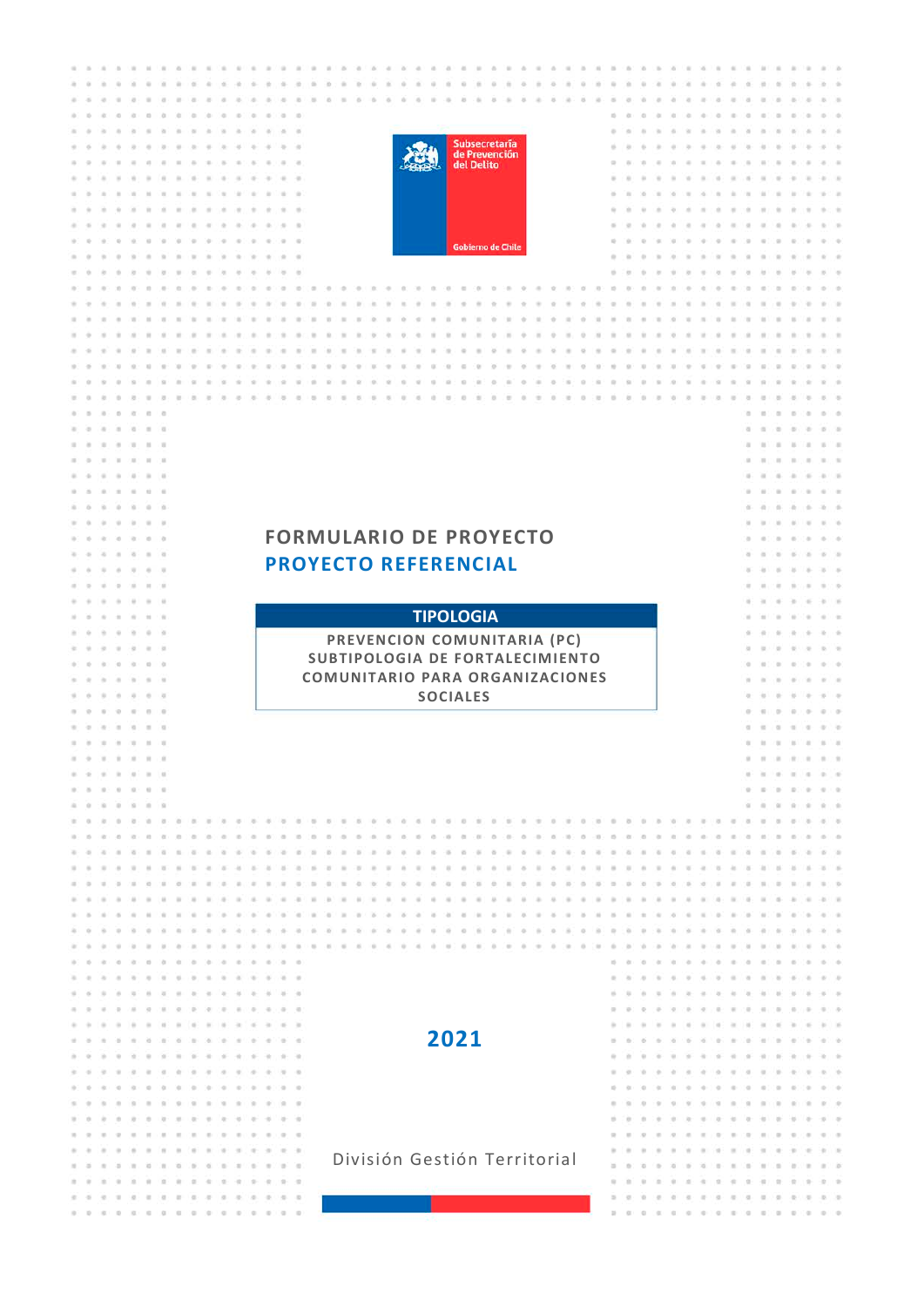

# FONDO NACIONAL DE SEGURIDAD PÚBLICA

# **CERTIFICADO POSTULACION DE PROYECTO FNSP 2021**

Con fecha, domingo 04 de abril del 2021, a las 19:34 horas, su proyecto ha sido exitosamente postulado al consurso Fondo Nacional de Seguridad Pública año 2021

| Código del Proyecto      | : FNSP21-PC-0008              |
|--------------------------|-------------------------------|
| Institución Postulante   | : Junta de Vecinos los alamos |
| Comuna                   | $: P$ into                    |
| Región                   | : XVI Región de Ñuble         |
| Nombre del Proyecto      | : fortaleciendo Los Alamos    |
| Monto Solicitado al FNSP | $: $17.891.520. -$            |

En este acto, su proyecto entrará a la etapa revisión de admisibilidad, según consta en la Bases del Concurso FNSP 2021, página web www.fnsp.cl

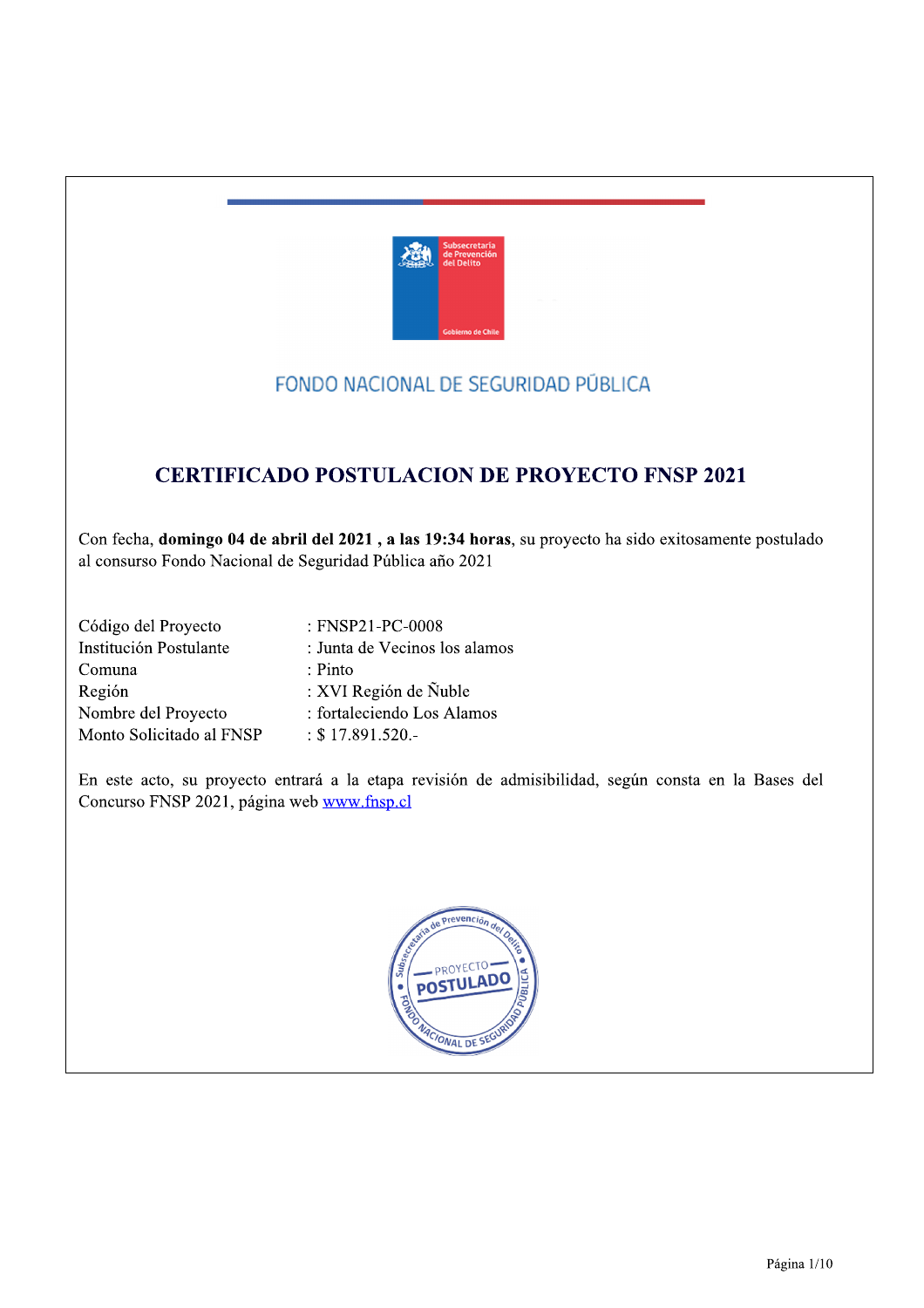

# Formulario de Postulación

# Identificación

| Código Proyecto:                                      | <b>FNSP21-PC-0008</b>                            | Fecha de Postulación: | 04-04-2021 19:34 |  |  |  |  |  |
|-------------------------------------------------------|--------------------------------------------------|-----------------------|------------------|--|--|--|--|--|
| Antecedentes Genereales del Proyecto                  |                                                  |                       |                  |  |  |  |  |  |
| Nombre del Proyecto                                   | fortaleciendo Los Alamos                         |                       |                  |  |  |  |  |  |
| Área temática                                         | Social                                           |                       |                  |  |  |  |  |  |
| Tipología del proyecto                                | Prevención Comunitaria del Delito y la Violencia |                       |                  |  |  |  |  |  |
| Antecedentes de la Entidad Postulante                 |                                                  |                       |                  |  |  |  |  |  |
| Nombre Entidad Postulante                             | Junta de Vecinos los alamos                      |                       |                  |  |  |  |  |  |
| Tipo Entidad Postulante                               | Organización Comunitaria                         |                       |                  |  |  |  |  |  |
| <b>RUT</b> Entidad                                    | 17.564.052-5                                     |                       |                  |  |  |  |  |  |
| Dirección                                             | XXXXXXXXXXXXXXXXXXXXXXXX                         |                       |                  |  |  |  |  |  |
| Región                                                | XVI Región de Ñuble                              |                       |                  |  |  |  |  |  |
| Comuna                                                | Pinto                                            |                       |                  |  |  |  |  |  |
| Teléfono Fijo                                         | 222222222222222                                  |                       |                  |  |  |  |  |  |
| Correo Electrónico                                    | pinto@gmail.com                                  |                       |                  |  |  |  |  |  |
| Nombre Responsable                                    | jose avila                                       |                       |                  |  |  |  |  |  |
| Antecedentes del Responsable o Encargado del Proyecto |                                                  |                       |                  |  |  |  |  |  |
| Nombre Responsable                                    | luis fonseca                                     |                       |                  |  |  |  |  |  |
| Correo Electrónico                                    | lfonseca@gmail.com                               |                       |                  |  |  |  |  |  |
| Teléfono Fijo                                         | 222222222222222                                  |                       |                  |  |  |  |  |  |
| Teléfono Móvil                                        | 222222222222                                     |                       |                  |  |  |  |  |  |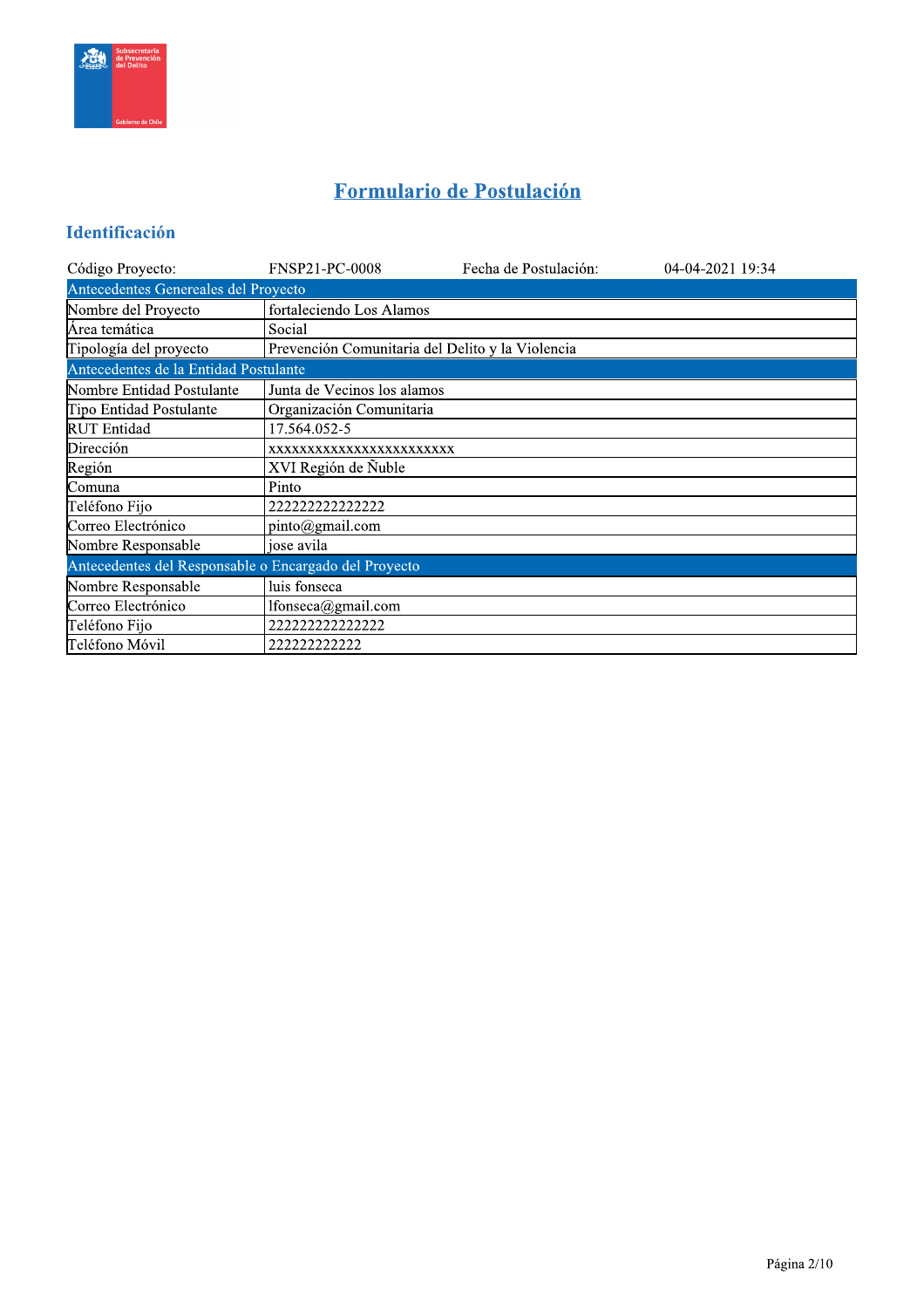

### Problema a Intervenir

#### Diagnóstico

En términos estadísticos, para la Región la Encuesta Nacional Urbana de Seguridad Ciudadana (ENUSC) menciona las siguientes clasificaciones de incivilidades con su porcentaje de prevalencia de casos: perros abandonados (61,4%), consumo de alcohol y drogas en la vía pública (24,4%9), sitios eriazos descuidados y/o acumulación de basura (19,3%), rayados  $(12,9\%)$ , personas durmiendo en la calle  $(12\%)$ , comercio ambulante  $(11,9\%)$ , venta clandestina de alcohol  $(7,8\%)$  y prostitución y comercio sexual (2,6%). En materia de infancia y protección de derechos de los niños, niñas y adolescentes, podemos decir que en el periodo 2015-2016, se atendieron 61 menores de la comuna, según la Oficina de Protección de Derechos que presentan las siguientes situaciones: interacción conflictiva con la escuela, víctimas de negligencia leve a moderada, vulneración de derechos, víctima y/o testigo de violencia intrafamiliar, víctima de maltrato psicológico leve a moderado, ejerce bullyng/matonaje o intimidación escolar, víctima de maltrato físico leve a moderado. Y en la Unidad Los Alamos estos hechos se han evidenciado en al menos 10 casos, que se conocen, entonces, la preocupación de los dirigentes es poder prevenir estos y otros hechos relacionados con la infancia. En términos geofísicos podemos decir que la Unidad Vecinal, corresponde a una subdivisión específica del territorio de la comuna

#### Problema a intervenir

El principal problema a intervenir consiste en sensación de temor e inseguridad ciudadana, provocada por las incivilidades presentes en el sector. Del total de residentes en la Unidad Vecinal, hemos podido establecer que, según los dirigentes y agrupaciones que apoyan el proyecto, cerca de un 80% ha vivenciado y/o experimentado molestias por los jóvenes que transitan a altas horas de la noche por el sector, han observado que se consume alcohol en la vía pública, y en menor medida que algunos jóvenes consumen drogas, así mismo en un 30% de los vecinos se ha establecido que han rayado sus viviendas, y prácticamente un 100% indica que los perros vagos son una gran problemática

#### Justificación

Con la postulación a este proyecto del Fondo Nacional de Seguridad Pública, que hemos denominado "Más prevención, Más comunidad para Los Alamos", esperamos fortalecer los factores protectores, dismunuir los factores de riesgo, contribuir en la promoción de derechos, aumentar la participación ciudadana, el tejido social, la cohesión social y reducir la sensación de temor e inseguridad ciudadana que tienen los vecinos y vecinas del sector.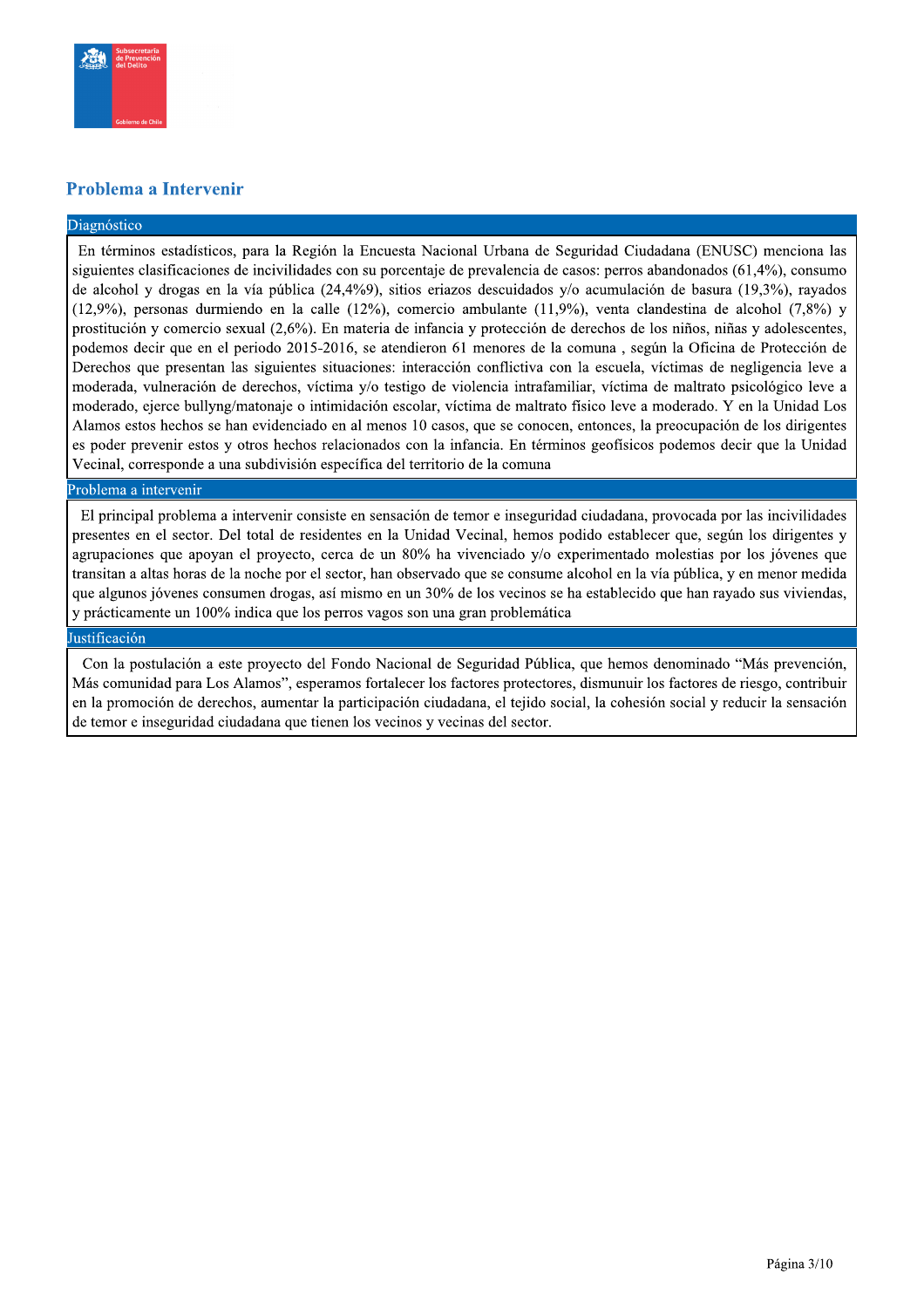

## **Objetivos y Coberturas**

**TOTAL** 

#### Objetivo General

Fortalecer a la comunidad a través de la reducción de los factores de riesgo y el fortalecimiento de los factores protectores, fomentando la eficacia colectiva y al control social informal en las personas pertenecientes de la comuna.

### Objetivos Específicos

Realizar un diagnóstico, que permita identificar las condiciones de seguridad, convivencia, cohesión social, como también las formas de participación y recursos que tiene la comunidad frente a sus principales problemas de seguridad. Promover la participación y coordinación de las redes comunitarias, a través de una mesa local en la que participen representantes de las distintas organizaciones e instituciones presentes en el territorio. Elaborar un plan de acción participativo, que aborde las principales preocupaciones y problemáticas de seguridad detectadas por la comunidad. Fortalecer las competencias y el capital social existente a nivel comunitario, como factor protector de la violencia y el delito, a través de estrategias de capacitación y promoción de los liderazgos.

| Focalización Territorial                                                     |                                                                                              |                                                  |                  |                                                                                                                                |  |  |  |  |  |  |
|------------------------------------------------------------------------------|----------------------------------------------------------------------------------------------|--------------------------------------------------|------------------|--------------------------------------------------------------------------------------------------------------------------------|--|--|--|--|--|--|
| Región                                                                       |                                                                                              | XVI Región de Ñuble                              |                  |                                                                                                                                |  |  |  |  |  |  |
| Comuna                                                                       |                                                                                              | San Fabián                                       |                  |                                                                                                                                |  |  |  |  |  |  |
| Sector, Población, Barrio, Villa Los Alamos                                  |                                                                                              |                                                  |                  |                                                                                                                                |  |  |  |  |  |  |
| Describa el territorio                                                       |                                                                                              |                                                  |                  | Se trata de un territorio emplazada en el sector alto de la comuna xxxx. Residen                                               |  |  |  |  |  |  |
| focalizado a intervenir                                                      |                                                                                              |                                                  |                  | aproximadamente 350 familias, que sus hijos se han dedicado principalmente, a trabajar en                                      |  |  |  |  |  |  |
|                                                                              | empresas salmoneras y pesqueras, donde se encuentran personas activas y cesantes; donde otro |                                                  |                  |                                                                                                                                |  |  |  |  |  |  |
|                                                                              |                                                                                              |                                                  |                  | grupo de personas en edad de trabajar ha tenido que emigrar a otras comunas en busca de                                        |  |  |  |  |  |  |
|                                                                              |                                                                                              |                                                  |                  | nuevas oportunidades laborales y donde una cantidad de un 20% aproximadamente son                                              |  |  |  |  |  |  |
|                                                                              |                                                                                              |                                                  |                  | personas que se desempeñan en mercado local, específicamente, como vendedores(as),                                             |  |  |  |  |  |  |
|                                                                              |                                                                                              |                                                  |                  | garzones(as), reponedores(as), comerciantes, empleados públicos, emprendedores, etc., todo lo                                  |  |  |  |  |  |  |
|                                                                              |                                                                                              | relacionado al rubro económico de los servicios. |                  |                                                                                                                                |  |  |  |  |  |  |
| Población Objetivo                                                           |                                                                                              |                                                  |                  |                                                                                                                                |  |  |  |  |  |  |
| N° de Beneficiarios Directos                                                 |                                                                                              | 380                                              |                  |                                                                                                                                |  |  |  |  |  |  |
| (personas)                                                                   |                                                                                              |                                                  |                  |                                                                                                                                |  |  |  |  |  |  |
| Descripción de características de los beneficiarios directos                 |                                                                                              |                                                  |                  |                                                                                                                                |  |  |  |  |  |  |
|                                                                              |                                                                                              |                                                  |                  | El territorio a intervenir específicamente es el concerniente a Los Alamos. En este sentido, podemos señalar que se trata de:  |  |  |  |  |  |  |
|                                                                              |                                                                                              |                                                  |                  | personas adultas residentes del territorio en cuestión, organizaciones comunitarias que están debilitadas, Centro de Padres y  |  |  |  |  |  |  |
|                                                                              |                                                                                              |                                                  |                  | Apoderados del Jardín Infantil Piolín (JUNJI); niños, niñas y jóvenes. En caso de las personas, vecinos y vecinas, incluye un  |  |  |  |  |  |  |
|                                                                              |                                                                                              |                                                  |                  | 70% aproximadamente de individuos, que residen en el sector, con escolaridad básica completa y media incompleta, que han       |  |  |  |  |  |  |
|                                                                              |                                                                                              |                                                  |                  | demostrado interés y preocupación por la sensación de temor e inseguridad del sector, y que han sido víctimas de delitos tales |  |  |  |  |  |  |
|                                                                              |                                                                                              |                                                  |                  | como hurto y robos en la propiedad privada, los cuales firmaron Acta de Validación del proyecto. Un 70% de las personas        |  |  |  |  |  |  |
|                                                                              |                                                                                              |                                                  |                  | consideradas en proyecto son mayores de 30 años Otro grupo de beneficiarios directos son las organizaciones comunitarias       |  |  |  |  |  |  |
|                                                                              |                                                                                              |                                                  |                  | que presentan un debilitamiento en el sector, por múltiples razones, una de las más interesantes es por el envejecimiento que  |  |  |  |  |  |  |
| ha experimentado el vecindario, y junto con ello los dirigentes y dirigentas |                                                                                              |                                                  |                  |                                                                                                                                |  |  |  |  |  |  |
| Rango Etario y Género de Beneficiarios Directos                              |                                                                                              |                                                  |                  |                                                                                                                                |  |  |  |  |  |  |
| <b>Rango Etario</b>                                                          |                                                                                              | N° de Hombres                                    | n° de Mujeres    | <b>Sub Total</b>                                                                                                               |  |  |  |  |  |  |
| $0 - 5$ años                                                                 |                                                                                              | $\theta$                                         | $\boldsymbol{0}$ | $\bf{0}$                                                                                                                       |  |  |  |  |  |  |
| 6 - 10 años                                                                  |                                                                                              | $\overline{0}$                                   | $\mathbf{0}$     | $\bf{0}$                                                                                                                       |  |  |  |  |  |  |
| 11 - 13 años                                                                 |                                                                                              | $\boldsymbol{0}$                                 | $\boldsymbol{0}$ | $\bf{0}$                                                                                                                       |  |  |  |  |  |  |
| 14 - 17 años                                                                 |                                                                                              | 10                                               | 10               | 20                                                                                                                             |  |  |  |  |  |  |
| 18 - 29 años                                                                 |                                                                                              | 20                                               | 20               | 40                                                                                                                             |  |  |  |  |  |  |
| 30 - 44 años                                                                 |                                                                                              | 30                                               | 30               | 60                                                                                                                             |  |  |  |  |  |  |
| 45 - 59 años                                                                 |                                                                                              | 30                                               | 30               | 60                                                                                                                             |  |  |  |  |  |  |
| 60 - 64 años                                                                 |                                                                                              | 100                                              | 100              | 200                                                                                                                            |  |  |  |  |  |  |
| 65 años o más                                                                |                                                                                              | $\mathbf{0}$                                     | $\boldsymbol{0}$ | $\bf{0}$                                                                                                                       |  |  |  |  |  |  |

 $\overline{190}$ 

 $\overline{190}$ 

380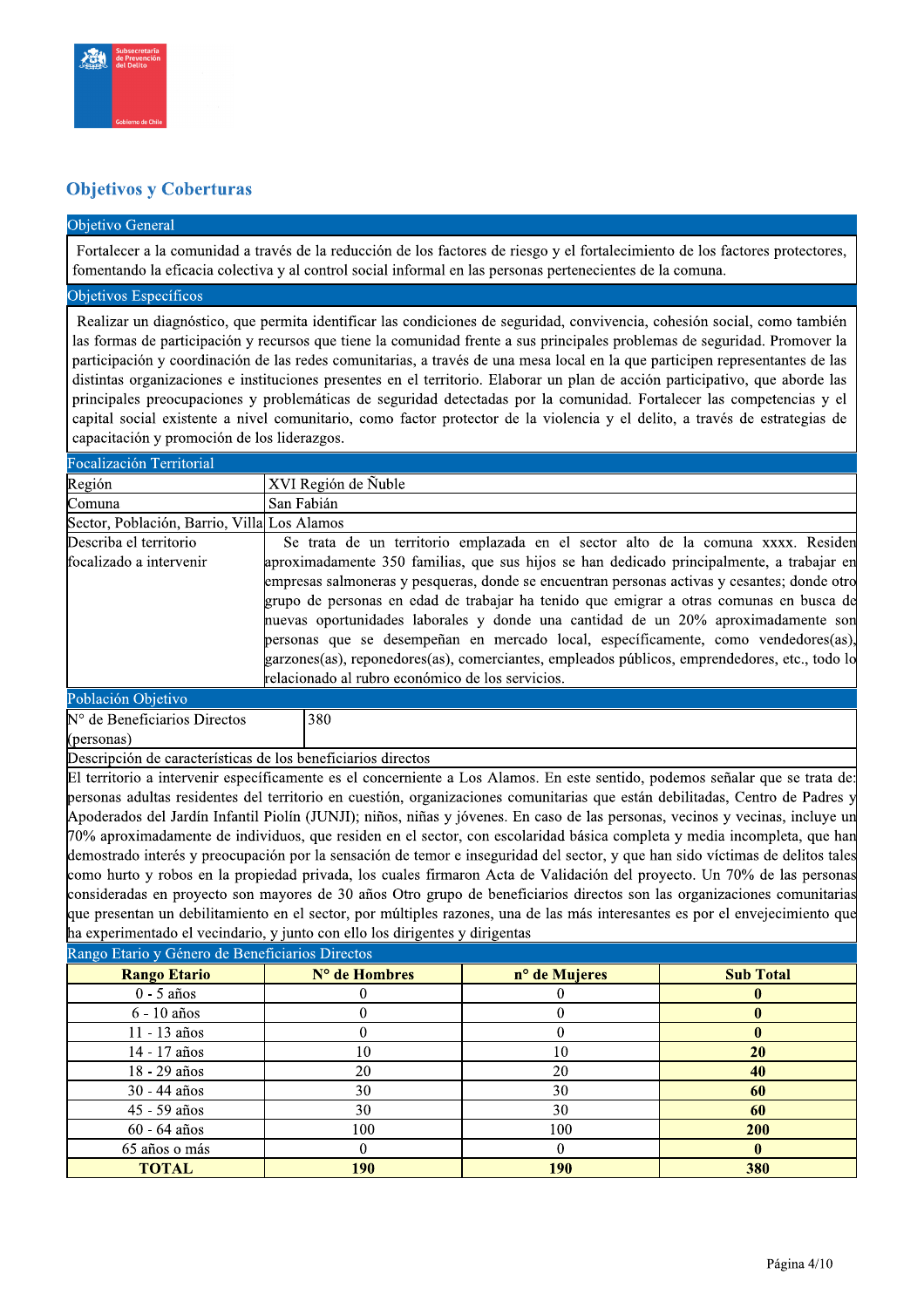

## Metología y Actividades

#### Descripción Metodolóica

Se trata de la metodología de Desarrollo Comunitario, aplicada a proyectos de prevención comunitaria del delito y la violencia, que enfatizan en "la importancia de realizar acciones organizadas y gestionadas desde y para la comunidad, radica en la necesidad de mejoramiento de las coordinaciones entre los ciudadanos y sus representantes, además de promover y relevar las temáticas que aquejan a las comunidades, en este caso, en el área de seguridad pública" (OOTT, página 12) Uno de los principales enfoques que presenta esta metodología de desarrollo y fortalecimiento comunitario es la participación ciudadana, la promoción de los derechos y prevención de los delitos y la violencia y la intervención social con un enfoque integrador e intercultural. Podemos señalar que la participación ciudadana en la metodología es una estrategia fundamental, no tan sólo por el cumplimiento de la Ley 20.500, sino que claramente es el camino de legitimidad social para toda intervención local y comunitari

#### Equipo Ejecutor

| Cargo          | Perfil             | <b>Funciones Asociadas</b>                              | Carga    |            | Tipo AporteRemuneraci       | <b>Meses</b> |
|----------------|--------------------|---------------------------------------------------------|----------|------------|-----------------------------|--------------|
|                |                    |                                                         | Horaria  |            | ón                          | de contrato  |
| Contraparte    | Profesional de las | Velar por el<br>cumplimiento del                        | $\theta$ | Aporte     | $\boldsymbol{\mathsf{S}}$ 0 |              |
| Técnica y      |                    | Ciencias Sociales proyecto en los ámbitos técnicos,     |          | Propio     |                             |              |
| Administrativa | lo afín.           | administrativos y financieros, como así                 |          |            |                             |              |
|                |                    | también coordinar las redes de apoyo                    |          |            |                             |              |
|                |                    | institucional, municipal y de<br>los                    |          |            |                             |              |
|                |                    | vecinos.                                                |          |            |                             |              |
| Técnico Social | Técnico en         | apoyo en tareas de caracterizacion pan                  | 35       | Aporte del | \$516.600                   | 12           |
|                |                    | Trabajo Social y/ode trabajo y vinculo con la comunidad |          | Fondo      |                             |              |
|                | afín               |                                                         |          |            |                             |              |
| Profesional 1  | Trabajador social  | caracterizacion,<br>Realzar<br>plan<br>de               | 44       | Aporte del | \$899.360                   | 12           |
|                | y/o afín,          | trabajo y capacitaciones                                |          | Fondo      |                             |              |

#### Líneas de Intervención, etapas y actividades

| Línea de     | Etapa                                  | Nombre de la          | Descripción de la          | Responsable       | Inicio | Término |
|--------------|----------------------------------------|-----------------------|----------------------------|-------------------|--------|---------|
| Intervención |                                        | Actividad             | Actividad                  |                   |        |         |
| Inicial      | Validación<br>v                        | Realización de        |                            | Entidad           | Mes 1  | Mes 1   |
|              | contratación                           | trámites previos al   |                            | Ejecutora         |        |         |
|              |                                        | de<br>inicio<br>la    |                            |                   |        |         |
|              |                                        | intervención          |                            |                   |        |         |
|              |                                        | recepción<br>como     |                            |                   |        |         |
|              |                                        | de<br>fondos,         |                            |                   |        |         |
|              |                                        | presentación<br>de    |                            |                   |        |         |
|              |                                        | inicio,<br>de<br>acta |                            |                   |        |         |
|              |                                        | validación            |                            |                   |        |         |
|              |                                        | contratación<br>del   |                            |                   |        |         |
|              |                                        | equipo<br>ejecutor,   |                            |                   |        |         |
|              |                                        | entre otras.          |                            |                   |        |         |
| Intermedia   | Inserción comunitaria                  | Constituido<br>el     | Presentacion               | del Profesional 1 | Mes 2  | Mes 2   |
|              |                                        | equipo                | proyecto a la Junta de     |                   |        |         |
|              |                                        | corresponde           | el Vecinos y comunidad     |                   |        |         |
|              |                                        | acercamiento<br>la    |                            |                   |        |         |
|              |                                        | comunidad             |                            |                   |        |         |
|              |                                        | focalizada<br>para    |                            |                   |        |         |
|              |                                        | bresentar<br>e.       |                            |                   |        |         |
|              |                                        | proyecto              |                            |                   |        |         |
| Intermedia   | Vinculación y trabajo Presentación del |                       | Presentación<br>a          | las Profesional 1 | Mes 2  | Mes 2   |
|              | de redes                               | Proyecto<br>$\rm{a}$  | lasinstituciones           |                   |        |         |
|              |                                        | Instituciones         | consideradas<br>la<br>para |                   |        |         |
|              |                                        |                       |                            |                   |        |         |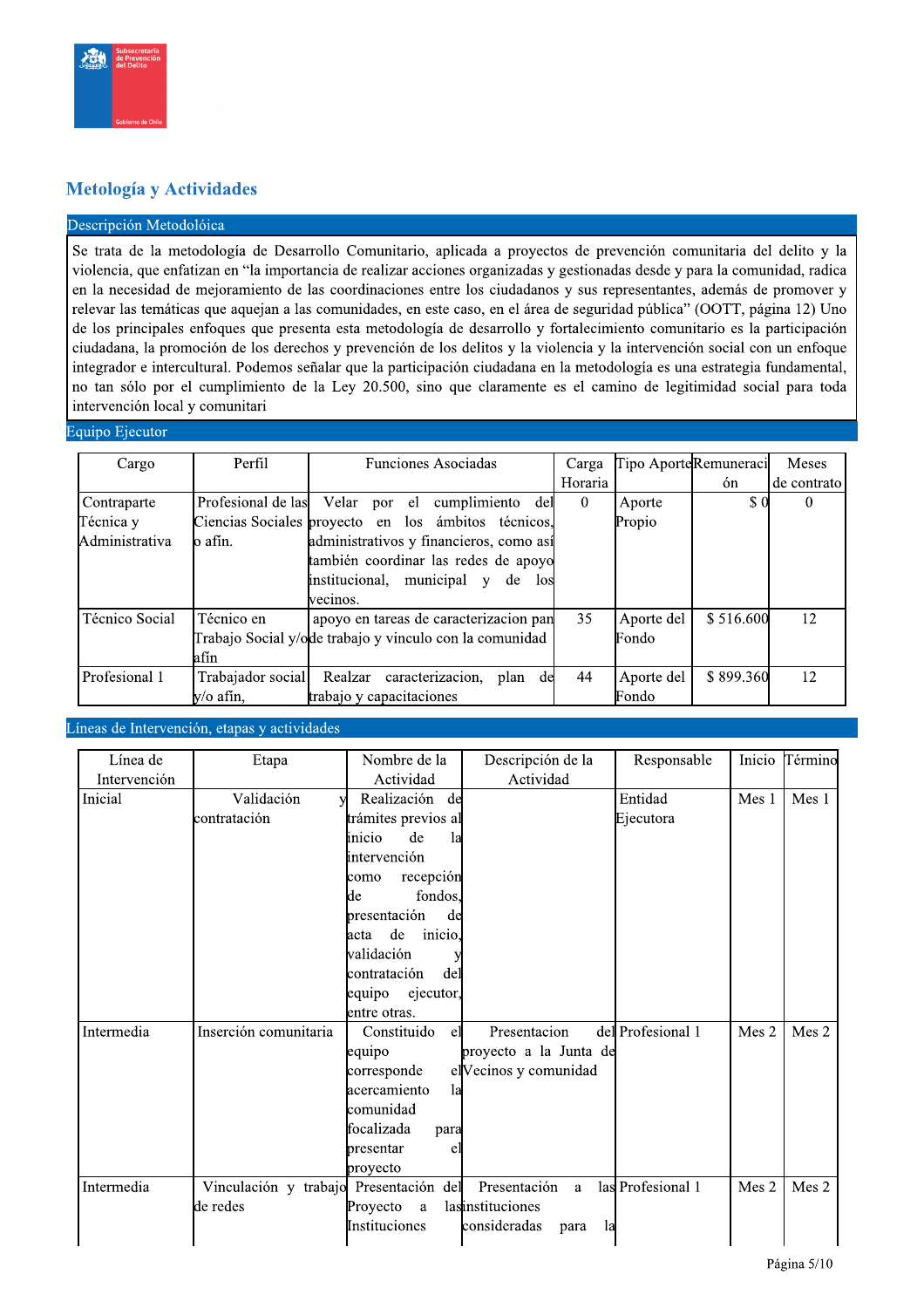

|            |                | identificadas<br>intervención                             |                   |
|------------|----------------|-----------------------------------------------------------|-------------------|
|            |                | red<br>de<br>como                                         |                   |
|            |                | de<br>y<br>apoyo                                          |                   |
|            |                | coordinaciones in                                         |                   |
| Intermedia | Capacitación   | Transferencia<br>Desarrollo<br>de<br>de Profesional 1     | Mes $2$<br>Mes 11 |
|            |                | capacitaciones<br>contenidos                              |                   |
|            |                | según la tipología                                        |                   |
|            |                | y temática                                                |                   |
| Intermedia | Asesoría       | Desarrollo<br>del Asesoria a funcionarios Profesional 1   | Mes 2<br>Mes 11   |
|            |                | asesoría según lay/o comunidad                            |                   |
|            |                | tipología                                                 |                   |
|            |                | temática                                                  |                   |
| Intermedia | Intervención   | Elaboración de di<br>los Profesional 1<br>Para<br>conocer | Mes 2<br>Mes 3    |
|            |                | agnostico/caracter factores de riesgos y                  |                   |
|            |                | ización<br>protectores del territorio                     |                   |
|            |                | la intervenir                                             |                   |
| Intermedia | Intervención   | Elaboración de En conjunto con la Profesional 1           | Mes 3<br>Mes 3    |
|            |                | Plan<br>decomunidad<br>elaborar                           |                   |
|            |                | intervención/Plan plan<br>trabajo<br>de                   |                   |
|            |                | de trabajo (individcomunitario                            |                   |
|            |                | ual/Comunitario                                           |                   |
| Intermedia | Intervención   | Ejecución<br>de Puesta en marcha del Profesional 1        | Mes 3<br>Mes 10   |
|            |                | Plan<br>dePlan de intervención                            |                   |
|            |                | Intervención                                              |                   |
| Intermedia | Intervención   | la Evaluacion de Pla de Profesional 1<br>Cierre<br>de     | Mes $11$ Mes $12$ |
|            |                | intervención (egreTrabajo                                 |                   |
|            |                | so/derivación)                                            |                   |
| Final      | Cierre Técnico | de Evento de cierre<br>Ceremonia<br>Contraparte           | Mes $13$ Mes 13   |
|            |                | Técnica y<br>cierre                                       |                   |
|            |                | Administrativa                                            |                   |
| Intermedia | Capacitación   | Logistica<br>de<br>Organizar Técnico Social               | Mes $2$<br>Mes 11 |
|            |                | capacitaciones<br>capacitaciones                          |                   |
| Intermedia | Intervención   | Ejecución plan<br>Organizar<br>las Técnico Social         | Mes 3<br>Mes 12   |
|            |                | actividades<br>de trabajo                                 |                   |
|            |                | comunitarias                                              |                   |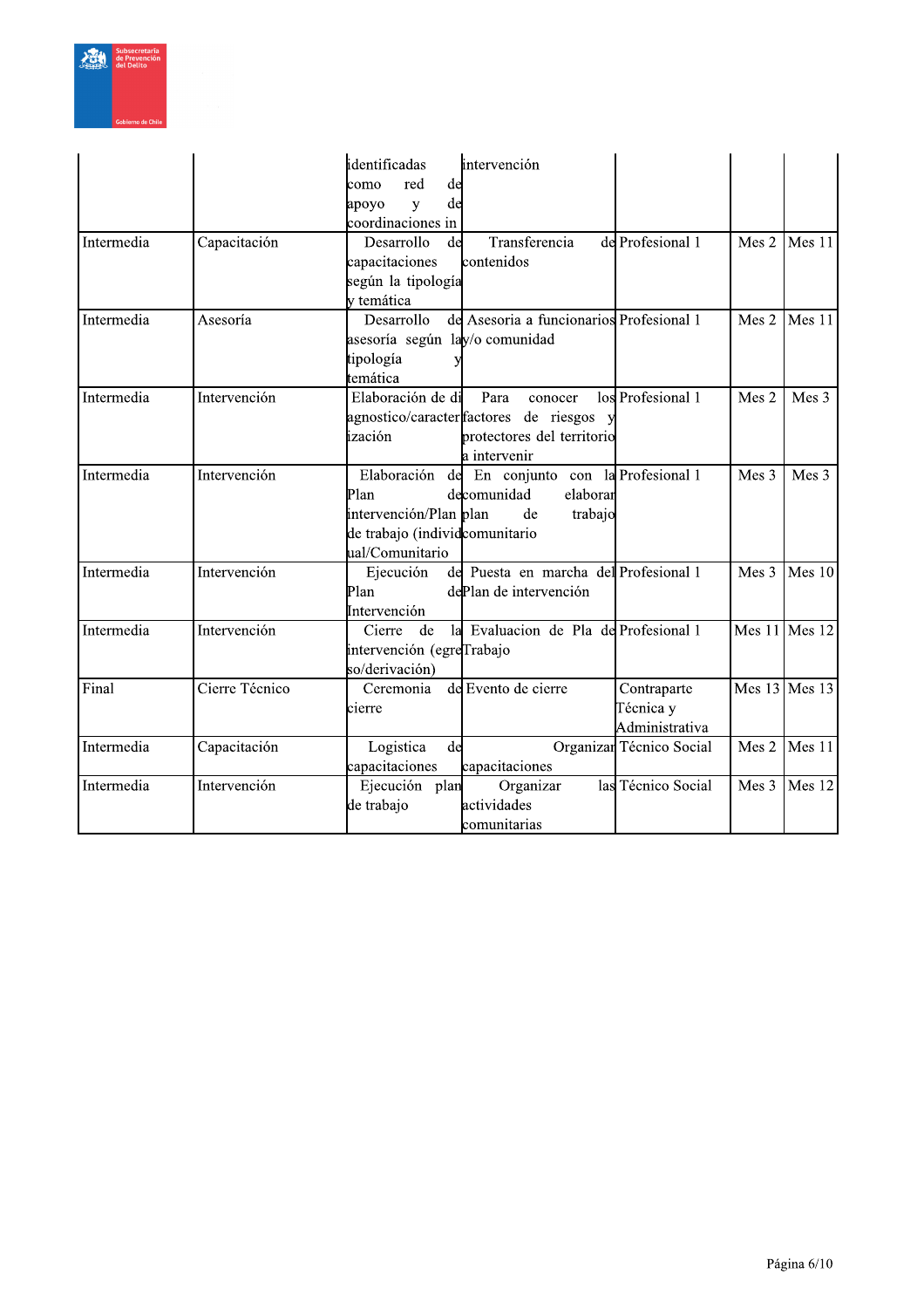

# Carta Gantt y Ejecución del proyecto

# Ejecución proyecto: 13 meses

| Nombre de la actividad                                                                               |  |                                                                                   |  | <b>Heses Proyecto</b> |  |  |  | <b>Heses Proyect</b> |
|------------------------------------------------------------------------------------------------------|--|-----------------------------------------------------------------------------------|--|-----------------------|--|--|--|----------------------|
|                                                                                                      |  | Hes 1 Hes 2 Hes 3 Hes 4 Hes 5 Hes 6 Hes 7 Hes 8 Hes 9 Hes 1 Hes 1 Hes 1 2 Hes 1 3 |  |                       |  |  |  |                      |
| Realización de trámites previos al inicio de la intervención como recepción de fondos, presentac     |  |                                                                                   |  |                       |  |  |  |                      |
| Constituido el equipo corresponde el acercamiento la comunidad focalizada para presentar el proyecto |  |                                                                                   |  |                       |  |  |  |                      |
| Presentación del Proyecto a las Instituciones identificadas como red de apoyo y de coordinaciones i  |  |                                                                                   |  |                       |  |  |  |                      |
| Desarrollo de capacitaciones según la tipología y temática                                           |  |                                                                                   |  |                       |  |  |  |                      |
| Desarrollo de asesoría según la tipología y temática                                                 |  |                                                                                   |  |                       |  |  |  |                      |
| Elaboración de diagnostico/caracterización                                                           |  |                                                                                   |  |                       |  |  |  |                      |
| Elaboración de Plan de intervención/Plan de trabajo (individual/Comunitario                          |  |                                                                                   |  |                       |  |  |  |                      |
| Ejecución de Plan de Intervención                                                                    |  |                                                                                   |  |                       |  |  |  |                      |
| Cierre de la intervención (egreso/derivación)                                                        |  |                                                                                   |  |                       |  |  |  |                      |
| Ceremonia de cierre                                                                                  |  |                                                                                   |  |                       |  |  |  |                      |
| Logistica de capacitaciones                                                                          |  |                                                                                   |  |                       |  |  |  |                      |
| Ejecución plan de trabajo                                                                            |  |                                                                                   |  |                       |  |  |  |                      |

# Coordinación en redes

| Institución   | Ambitos de coordinación                     | Contacto responsable |
|---------------|---------------------------------------------|----------------------|
| dideco        | Planificacion de actividades                | marcela Lobos        |
| opd           | Planificacion de actividades infantojuvenil | juan avello          |
| Union Comunal | Trabajo con otras organizaciones sociales   | Jose osorio          |
| pdi           | Trabajo de prevencion                       | Gabriel cruz         |
| carabineros   | trabajo de prevención                       | Luisa Luengo         |

| Resultados Esperados                 |                                     |         |                                      |
|--------------------------------------|-------------------------------------|---------|--------------------------------------|
| Resultado Esperado                   | Indicador                           | Meta    | Verificador                          |
| Un diagnóstico social comunitario,   | Un diagnóstico social comunitario   | 100 %   | Documento impreso.                   |
| que dé cuenta de condiciones de      | elaborado por el equipo ejecutor.   |         |                                      |
| seguridad, convivencia, cohesión     |                                     |         |                                      |
| social, formas de participación y    |                                     |         |                                      |
| recursos comunitarios.               |                                     |         |                                      |
| Constitución de la mesa de           | Constitución de la mesa de          | $100\%$ | Actas de reunión, listado de         |
| coordinación territorial, en la que  | coordinación territorial en la que  |         | asistencia, registros audiovisuales. |
| estén representados las distintas    | participan las distintas            |         |                                      |
| organizaciones e instituciones       | organizaciones e instituciones      |         |                                      |
| presentes en el territorio.          | presentes en el territorio.         |         |                                      |
| Un plan de acción participativo, que | Un plan de acción participativo     | $100\%$ | Documento impreso.                   |
| aborde las principales               | elaborado en conjunto con la        |         |                                      |
| preocupaciones y problemáticas de    | comunidad.                          |         |                                      |
| seguridad detectadas por la          |                                     |         |                                      |
| comunidad.                           |                                     |         |                                      |
| Total de acciones de capacitación    | (Número de acciones de capacitación | 100 %   | Planificación de actividades de      |
| implementadas por el proyecto en la  | realizadas en la comunidad *100)/   |         | capacitación. Sesiones de            |
| comunidad, para el fortalecimiento   | número de acciones de capacitación  |         | capacitación, lista de asistentes,   |
| de las competencias y el capital     | planificadas.                       |         | registro audiovisual y evaluación de |
| social.                              |                                     |         | satisfacción usuaria.                |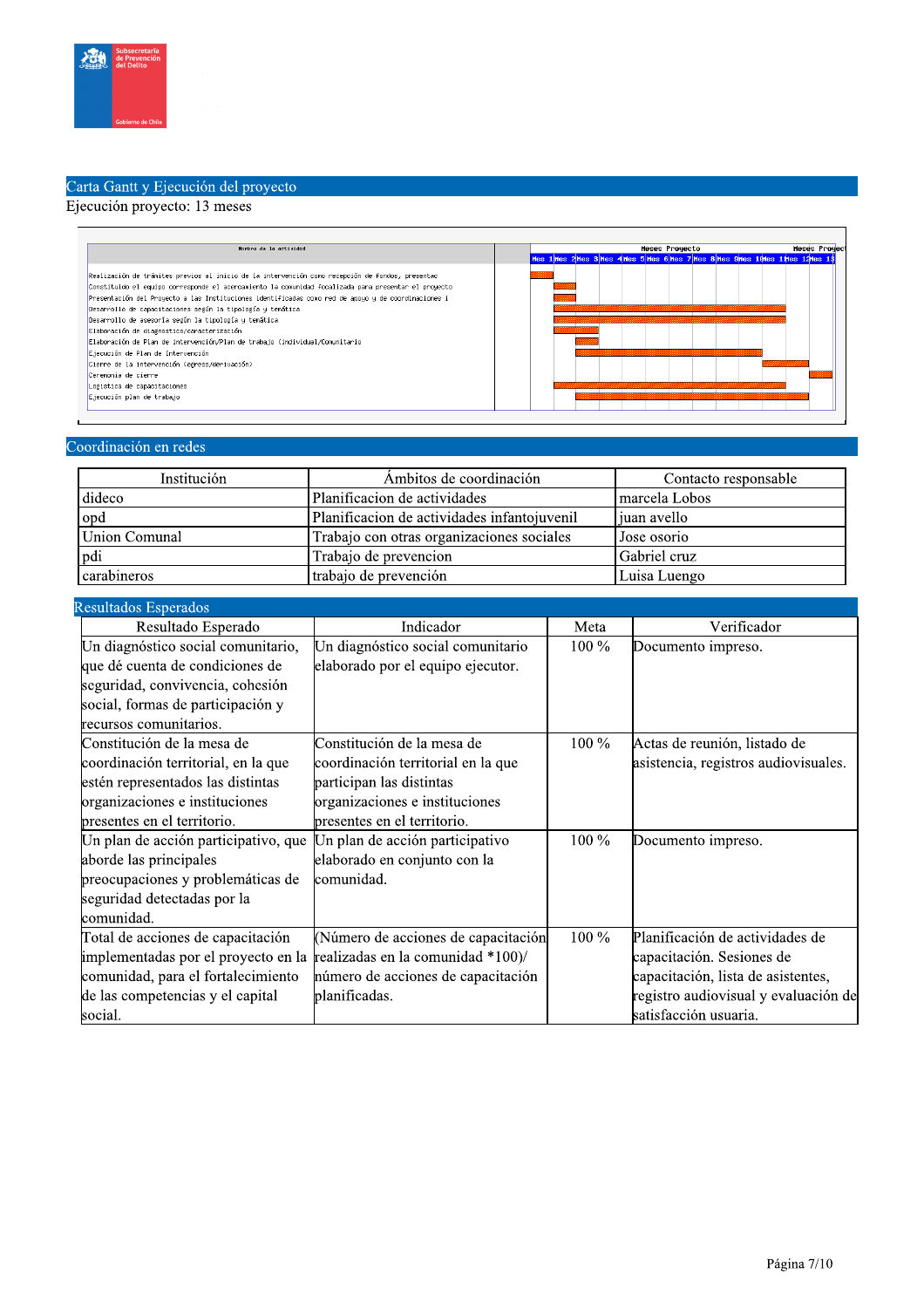

## **Presupuesto**

### Itemizado Presupuestario

| Item Presupuestario            | Descripción                                  | Aporte       | Aporte Propio | Aporte      |
|--------------------------------|----------------------------------------------|--------------|---------------|-------------|
|                                |                                              | Solicitado   |               | Terceros    |
| Honorarios                     | honorario profesional de apoyo               | \$10.792.320 | \$0           | \$0         |
| Honorarios                     | Honorario tecnico social                     | \$6.199.200  | \$0           | \$0         |
| Materiales                     | del Materiales de oficina                    | \$100.000    | \$0           | $\sqrt{3}0$ |
| oficina                        |                                              |              |               |             |
|                                | Materiales de uso y materiales para talleres | \$100.000    | \$0           | \$0         |
| lconsumo                       |                                              |              |               |             |
| Difusión                       | y pendon folleteria toldo con logo           | \$500.000    | \$0           | \$0         |
| Publicidad                     |                                              |              |               |             |
| Bebidas y alimentos colaciones |                                              | \$100.000    | \$0           | \$0         |
| Servicios                      | de evento de cierre                          | \$100.000    | \$0           | \$0         |
| producción                     |                                              |              |               |             |
| desarrollo de eventos          |                                              |              |               |             |

#### Resumen Presupuestario

| Item Presupuestario                  | $%$ FNSP | Aporte       | Aporte | Aporte             | Total        |
|--------------------------------------|----------|--------------|--------|--------------------|--------------|
|                                      |          | Solicitado   | Propio |                    |              |
|                                      |          |              |        | Terceros           |              |
| <b>Honorarios</b>                    | $95\%$   | 16.991.520   |        |                    | 16.991.520   |
| Materiales de oficina                | $1\%$    | 100.000      |        |                    | 100.000      |
| Materiales de uso y consumo          | $1\%$    | 100.000      |        |                    | 100.000      |
| Difusión y Publicidad                | $3\%$    | 500.000      |        |                    | 500.000      |
| Bebidas y alimentos                  | $1\%$    | 100.000      |        |                    | 100.000      |
| Servicios de producción y desarrollo | $1\%$    | 100.000      |        |                    | 100.000      |
| de eventos                           |          |              |        |                    |              |
| <b>Total</b>                         | $100 \%$ | \$17.891.520 | \$0    | $\boldsymbol{s}$ 0 | \$17.891.520 |

#### Justificación presupuestaria

odemos señalar que la justificación presupuestaria en general, se justifica por dos razones: las necesidades propias que implica la propuesta y que la Unidad Vecinal no cuenta con este tipo de insumos y/o materiales que se solicitan en el proyecto. Sobre ítem personal, se trata de 1 tecnico y 1 profesional durante 12 meses para desarrollo y ejecución del proyecto. Con perfil ajustado a los requerimientos de bases del Fondo Nacional de Seguridad Pública.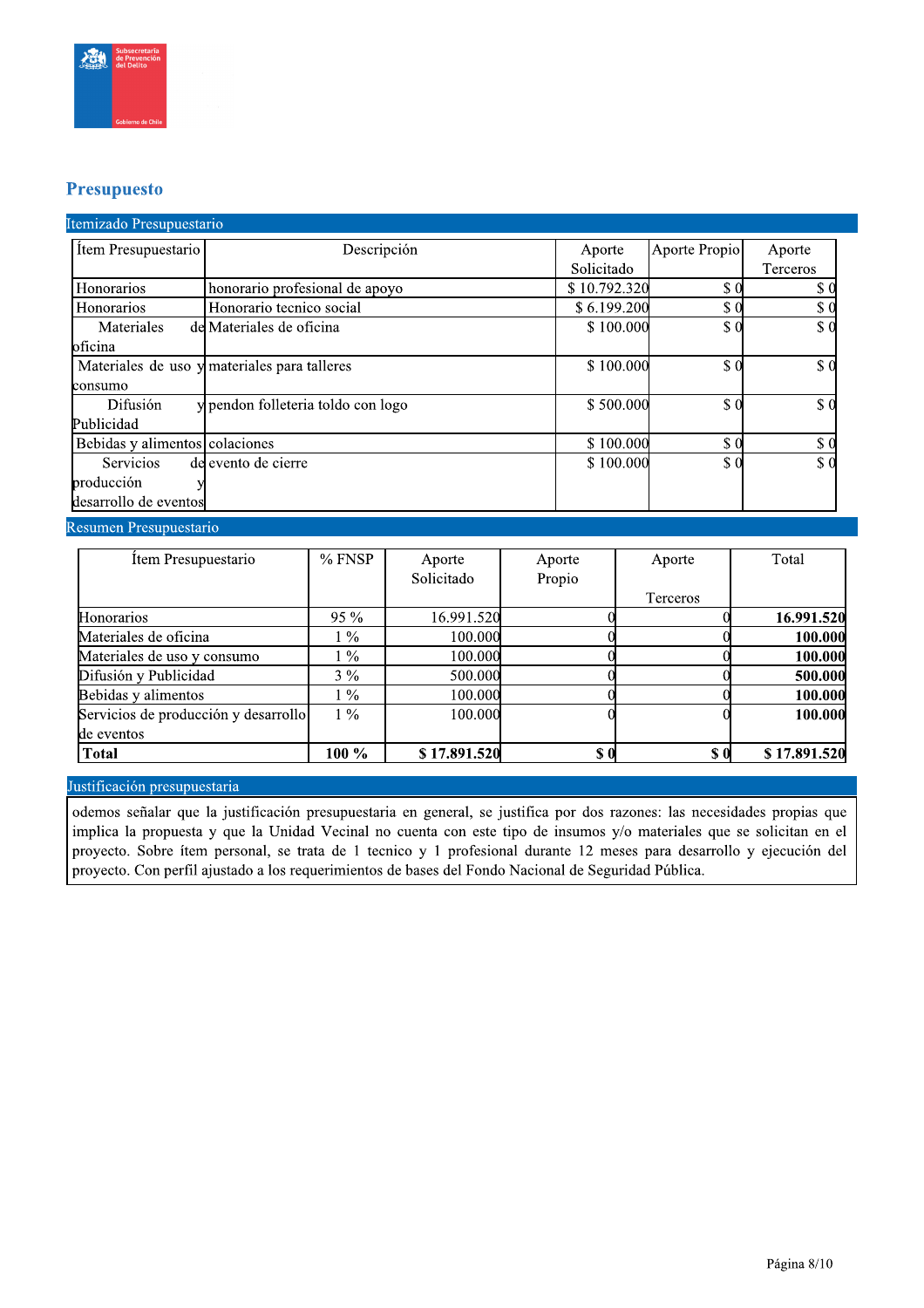

### **Resumen**

#### Resumen descriptivo del proyecto

La iniciativa presentada al Fondo Nacional de Seguridad Pública lleva por nombre: "Más prevención, más comunidad para Los Alamos", porque expresa una necesidad muy requerida en el territorio y sus residentes, contribuir en la tranquilidad y bienestar de las familias y abordar colaborativamente, con actores institucionales del nivel local y provincial la problemática de la percepción de temor e inseguridad. Nuestra comunidad y vecindad es heterogénea, donde diversas personas, vecinos y vecinas, han ido envejeciendo y cada familia ha tenido que enviar a sus hijos fuera de la comuna para acceder a mejores oportunidades laborales y/o de enseñanza.